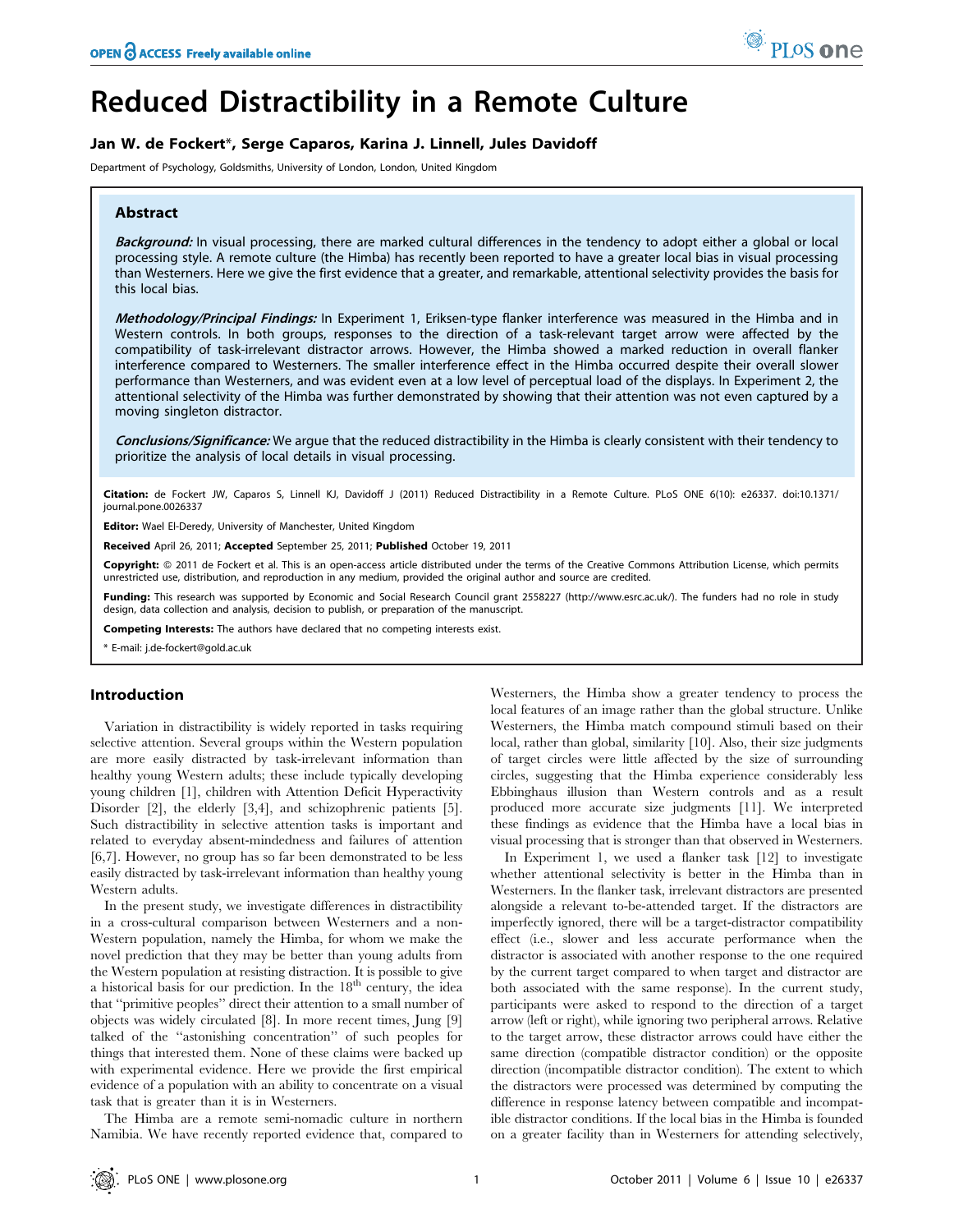then their compatibility effects should be reduced compared to those of Westerners.

We had two hypotheses about the origin of possible differences in distractibility between Himba and Westerners. Our first, 'perceptual processing', hypothesis was that reduced distractibility in the Himba could derive from a reduced capacity to process perceptually demanding displays. Our second, 'attentional control', hypothesis was that reduced distractibility in the Himba could derive from superior attentional control, allowing them to concentrate on the task in hand and thus to resist distraction from irrelevant information. We compared the two hypotheses by manipulating the level of perceptual load of the displays. Previous work shows that the extent to which irrelevant distractors are processed depends critically on the extent of the perceptual processing demands of the visual task [13]; increasing the level of perceptual load by presenting a target among various non-target items, rather than on its own, leads to significantly reduced distraction from an irrelevant distractor. Differences in perceptual processing capacity between Himba and Westerners should lead to interference being particularly reduced at intermediate levels of perceptual load in the Himba compared to Westerners [3]. In conditions of both low and high perceptual load, distractor effects may be similar in the Himba and Westerners. Under low perceptual load, both groups are predicted to have sufficient processing capacity to process the distractors and have sizeable interference effects. Under high perceptual load, for both groups, processing capacity is predicted to be exhausted, thereby preventing processing of the distractors and eliminating interference. Such a pattern of interference effects has indeed been reported for older Western participants, and interpreted to reflect reduced perceptual processing capacity [3]. However, if differences in perceptual capacity are not at the root of the cultural difference and our attentional control hypothesis is correct, distraction effects should be reduced in the Himba, compared to Westerners, even at the lowest level of perceptual load.

In sum, the aim of the current study was to explore the role of distractibility in the local bias found in the visual processing of a remote culture. We compared the ability to selectively attend to target information and ignore distracting information between Westerners and a remote culture. In Experiment 1, the Himba were less distracted by irrelevant flanker arrows, even at a low level of perceptual load. To establish that this effect could not be explained in terms of cultural differences in familiarity with the task or stimuli, we conducted Experiment 2 in which we presented distracting stimuli with a sudden onset. The capture of attention produced by such stimuli is particularly difficult to guard against, yet this study showed again that the Himba are less distractible than Westerners. Our results show that the Himba are significantly less distracted by task-irrelevant visual information than are Westerners, suggesting that their local processing bias may derive from a superior attentional control for task-relevant information.

# Experiment 1

### Methods

Ethics Statement. The study was approved by the College Ethics Committee at Goldsmiths, University of London. This study involves work with Western adults and also those from a non-literate indigenous group (Himba) with issues relating to vulnerable populations. Experimental work is planned from Goldsmiths Psychology Department where there are ethical procedures in place satisfying British Psychological Society (BPS) and UK Research Council (ESRC) requirements. Recruitment of Himba participants was through local recognised guides in cooperation with village chiefs. Himba participants always volunteer, and are never approached, to take part. Before the test, each participant was informed orally that they were free not to participate and that they could withdraw from the test at any time. Furthermore, the investigators would terminate the testing session if ever the participant showed signs of distress. In implementing the proposed research, we conformed to the Helsinki Declaration (in particular Article 24) in its latest version.

Participants. Participants were 55 (26 men and 29 women) adult monolingual Himba from an isolated region in Northern Namibia (mean estimated age: 25 years, 8 months; range: 17–45 years). Thirty-five further participants (13 men and 22 women) were native English speakers (mean age: 21 years, 9 months; range: 18–37 years). The English participants received course credits. The Himba were rewarded in kind; they received two gifts (1 kg of flour and 1 kg of sugar) at the end of the test.

No cases of abnormal vision were reported.

Stimuli. The experiment was run using E-prime software [14]. Stimuli were presented on a 20-in screen at a viewing distance of 70 cm. To optimize timing accuracy we used a CRT monitor for both Himba and Western participants.

See Figure 1 for example stimuli. Each stimulus display consisted of black arrow stimuli presented on a white ground. A target arrow subtending a visual angle of  $1.40^{\circ}$  horizontally and  $1.75^{\circ}$  vertically and pointing either to the left or the right was equally likely to appear in each of three possible positions, arranged either at fixation or  $2.40^{\circ}$  vertically above or below it. To manipulate perceptual load, the left or right pointing target arrow could either appear on its own (set size 1), or with one (set size 2), two (set size 3), or three (set size 4) additional non-targets. Nontargets were the same size as target arrows but pointed either up or down and could occupy any one of the three possible target positions not occupied on any trial by the target arrow, as well as two additional positions above and below these positions. Nontarget and target arrows always occupied adjacent positions. Each display also contained two left or two right pointing distractor arrows, subtending a visual angle of  $2.80^{\circ}$  horizontally and  $3.50^{\circ}$ vertically. Distractor arrows were presented along the horizontal midline of the screen and at a distance of  $4.8^{\circ}$  (centre to centre) from the central target location. On half of the trials, the direction of the distractor arrows was the same as that of the target (compatible trials) whereas, on the other half of the trials, the direction of the distractor arrows was opposite to the target direction (incompatible trials).

**Procedure.** All participants were instructed to make a speeded key press to indicate the orientation of a target arrow, by pressing the left button on a two-button response box with their left hand for left target arrows, and the right button with their right hand for right target arrows. For the Himba participants, these instructions were given with the help of an interpreter who was naive to the purpose of the study. Our study is one of the first to measure response latencies in the Himba (also see [15]). To maximise the possibility that the Himba would be able to do the task and produce interpretable data, we first tested groups of Himba and Western participants in a version of the experiment in which the stimulus was displayed until a response was recorded (long exposure condition). When it appeared that the Himba participants readily understood the instructions, and no participants had to be excluded because they were outliers in terms of latency or accuracy, we tested additional groups of Himba and Western participants with a brief exposure duration of 220 ms. The long exposure condition included 23 Himba (11 men and 12 women; mean estimated age, 26 years; range, 17–45 years) and 13 Westerners (four men and nine women; mean age, 22 years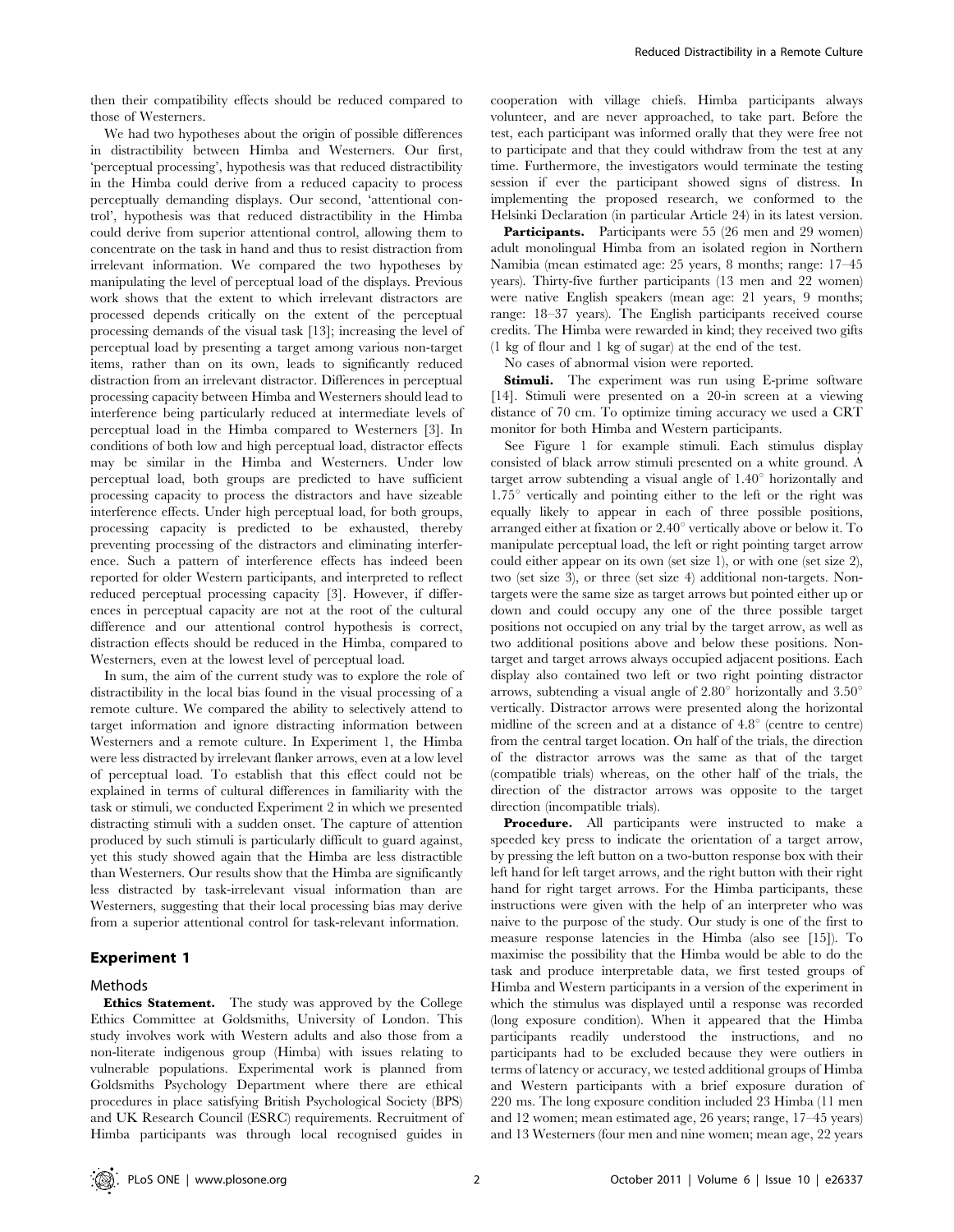

Figure 1. Examples of the stimulus displays for each condition of perceptual load in Experiment 1. Top left and bottom right panels are compatible displays, top right and bottom left panels are incompatible displays. Images not to scale. doi:10.1371/journal.pone.0026337.g001

and 11 months; range, 18–37 years). The brief exposure condition included 32 Himba (15 men and 17 women; mean estimated age, 25 years and 5 months; range, 17–40 years) and 22 Westerners (nine men and 13 women; mean age, 21 years and 1 month; range, 18–26 years).

Each trial started with a central fixation cross, displayed for 1400 ms, followed by the stimulus display presented until a response was recorded (long exposure condition), or for 220 ms, and followed by a blank screen until a response was recorded (brief exposure condition). There was no feedback for incorrect responses. For each perceptual load condition, all combinations of target orientation (left, right), target location (three positions), distractor orientation (left, right) were used to create 12 unique trials. These were randomly presented ten times in each experimental block of 120 trials. Thus, all within-subjects factors were manipulated within blocks apart from perceptual load which was varied between blocks. The order of blocks was varied between participants using a Latin square. Each participant first completed four practice blocks, one for each level of perceptual load, each consisting of 24 randomly selected trials from each load condition, followed by the four experimental blocks. At the end of each perceptual load block participants were allowed a short break. The Himba were tested individually in a dimly lit tent, the Westerners in a dimly lit testing cubicle.

#### Results

Figure 2A presents the mean correct reaction time and error rates for Himba and Western participants in the long and brief exposure durations as a function of set size. Figure 2B and Table 1

present the mean distractor compatibility effects. In the brief exposure condition, there were signs of a speed-accuracy trade-off, with slower and more accurate responses in the Himba, and faster and less accurate responses in the Westerners (right hand panel of Figure 2A). To exclude the effect of any speed-accuracy trade-offs from our analysis, we computed the inverse efficiency for each condition for all participants, by dividing mean correct reaction time by the proportion of correct responses for that condition [16,17]. We computed compatibility effects as a function of perceptual load for each participant, by subtracting the compatible inverse efficiency from the incompatible inverse efficiency at each set size (see Figure 2C). These compatibility effects were entered in a  $2\times2\times4$  mixed Analysis of Variance (ANOVA), with culture (Western, Himba) and exposure duration (long, brief) as the between subjects factors, and perceptual load (set size 1, set size 2, set size 3, set size 4) as a within-subject factor. There was a main effect of load,  $F(2.6,220) = 18.04$ ,  $MSe = 2087.08$ ,  $p < .001$ ,  $\eta_p^2$  = .173 (Greenhouse-Geisser corrected): distractor compatibility effects were reduced in magnitude with increases in set size (set size 1,  $M = 51$  ms; set size 2,  $M = 31$  ms; set size 3,  $M = 16$  ms; set size 4,  $M = 5$  ms); this replicates previous findings of perceptual load on distractor interference [16]. There was a marginally significant interaction between culture and exposure duration,  $F(1,86) = 3.95$ , MSe = 3252.43, p = .05,  $\eta_p^2 = .044$ . In Westerners, compatibility effects were greater in the long compared to the brief presentation condition ( $\overline{M} = 50$  ms and  $\overline{M} = 29$  ms, respectively). No such difference occurred in the Himba compatibility effects  $(M = 11 \text{ ms}$  and  $M = 14 \text{ ms}$ , for long and brief durations, respectively). Crucially, there was a significant effect of culture,  $F(1,86) = 17.87$ , MSe = 3252.43, p<.001,  $\eta_p^2 = 0.172$ : the overall compatibility effect was substantially greater in the Westerners  $(M = 39 \text{ ms})$  than the Himba  $(M = 13 \text{ ms})$ . No other effects were significant. Similar separate analyses on latencies and error rates (rather than inverse efficiency scores) produced the same key result of significantly reduced compatibility effects in the Himba compared to Westerners.

We checked that the effects from the inverse efficiency analysis would be replicated in conventional separate analyses on the reaction times and error rates. First, compatibility effects in the latencies were analysed in the same  $2\times2\times4$  ANOVA as used for the main analysis. The key finding was again of reduced distractibility in the Himba compared to Westerners, as shown by a significant main effect of culture,  $F(1,86) = 21.15$ ,  $\text{MSe} = 1220.84$ , p<.001,  $\eta_p^2 = .197$ . Whereas the Westerners showed an overall compatibility effect of 29 ms, the overall compatibility effect was much reduced in the Himba,  $M = 12$  ms. Second, the same three-way ANOVA was used to analyse the mean error rates. Again, we found that overall distractibility was significantly reduced in the Himba  $(M = 0.33)$  compared to the Westerners  $(M = 1.40)$ , as shown by a main effect of culture,  $F(1,86) = 4.32$ , MSe = 21.60, p<.05,  $\eta_p^2 = .048$ . These analyses on latencies and error rates produced additional interactions that were eliminated when these measures were combined in the inverse efficiency scores used in the main analysis.

Overall, the Himba responded slower  $(M = 716 \text{ ms})$  than the Westerners  $(M = 577 \text{ ms}, \text{ F}(1,86) = 33.46, \text{ MSe} = 93319.09,$ p<.001,  $\eta_p^2 = .280$ ). In order to ensure that any difference in distractibility between Himba and Westerners was independent of the effect of overall latency, we also performed an analysis on the latencies (rather than the inverse efficiency scores) from the faster Himba and slower Westerners. We performed a matched-pairs analysis, selecting pairs of participants from each exposure condition, one from each group, with near identical reaction times. A total of 19 pairs were selected. In these pairs, overall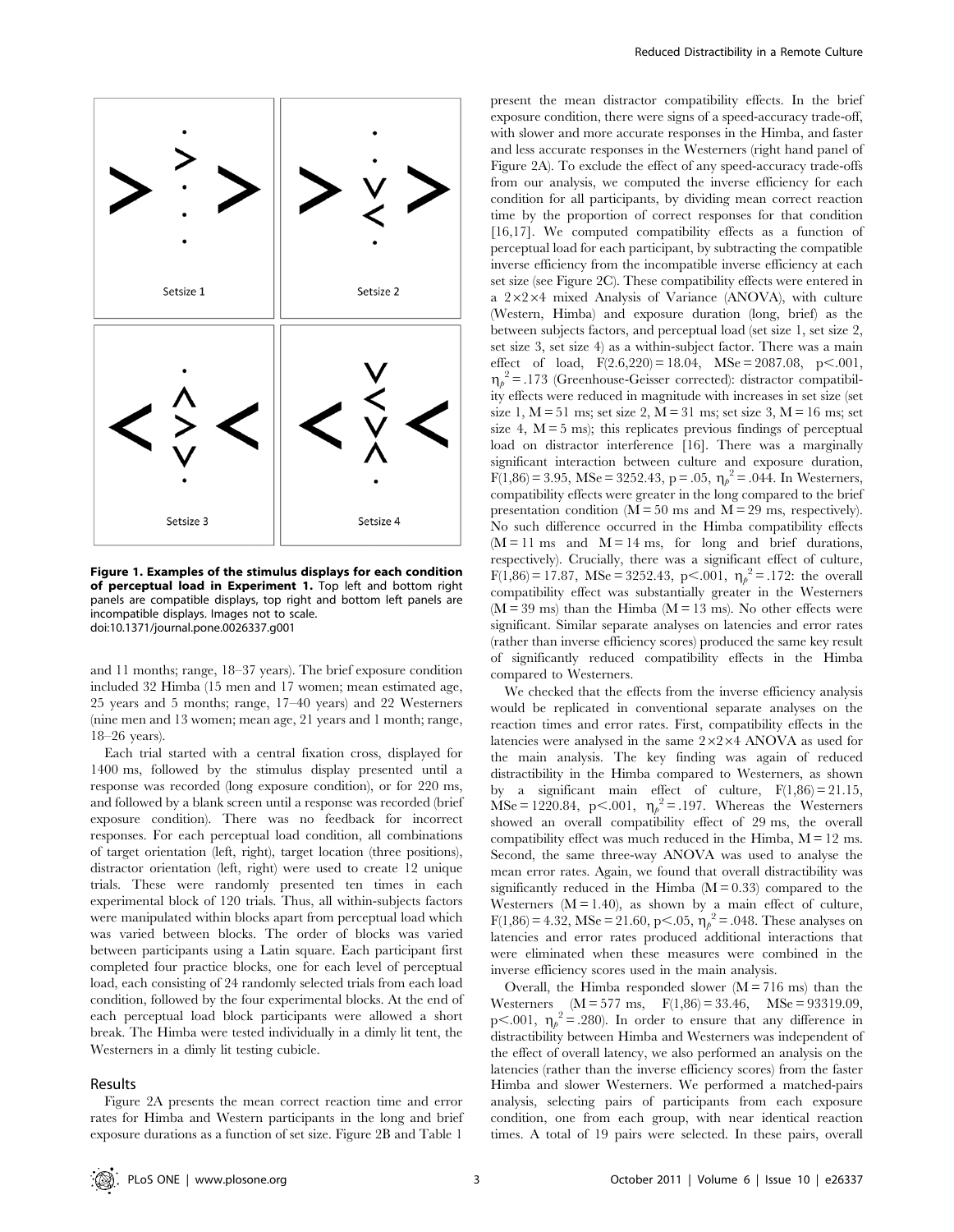

**Brief exposure duration** 

Figure 2. Results for Experiment 1. Left panels present the data from the long exposure duration condition, right panels present the data from the brief exposure duration condition. (A) Overall mean reaction time and error rate for Westerners and Himba as a function of set size and exposure duration. Error bars represent standard error. Percentage values are overall error rates. (B) Mean distractor compatibility effects (reaction time) for Westerners and Himba as a function of set size and exposure duration. \*, p<.05; \*\*, p<.01; \*\*\*, p<.001. Error bars represent standard error. (C) Mean distractor compatibility effects (inverse efficiency scores) for Westerners and Himba as a function of set size and exposure duration. \*,  $p<.05$ ; \*\*, p $<$ .01; \*\*\*, p $<$ .001. Error bars represent standard error. doi:10.1371/journal.pone.0026337.g002

latencies were the same in the Himba  $(M = 616)$  and the Westerners ( $M = 617$ ,  $F<1$ ). The compatibility effects for these matched pairs were entered into the same  $2\times2\times4$  ANOVA as above. In the matched pairs analysis, the key effect of culture was again significant,  $F(1,34) = 7.02$ , MSe = 952.25, p<.02,  $\eta_{\rho}^2 = .171$ . The overall compatibility effect was 24 ms in the Westerners, compared to 9 ms in the Himba.

Finally, as gender differences have been reported in terms of local/global visual processing [18], we wanted to ensure that none of the differences in distractibility between cultures could be attributed to a difference in the gender distribution between our Himba (47% male) and Western (37% male) samples. There was no main effect of gender on inverse efficiency compatibility effects  $(p > .29)$ , and neither did gender interact with any of the other factors (all  $ps > .19$ ).

# Discussion

Of the two hypotheses under test (perceptual processing capacity vs. attentional control), it seems unlikely that our data can be explained by a reduced capacity to process perceptual information. If this were the case, then the Himba would have been expected to be influenced by the distractors to a similar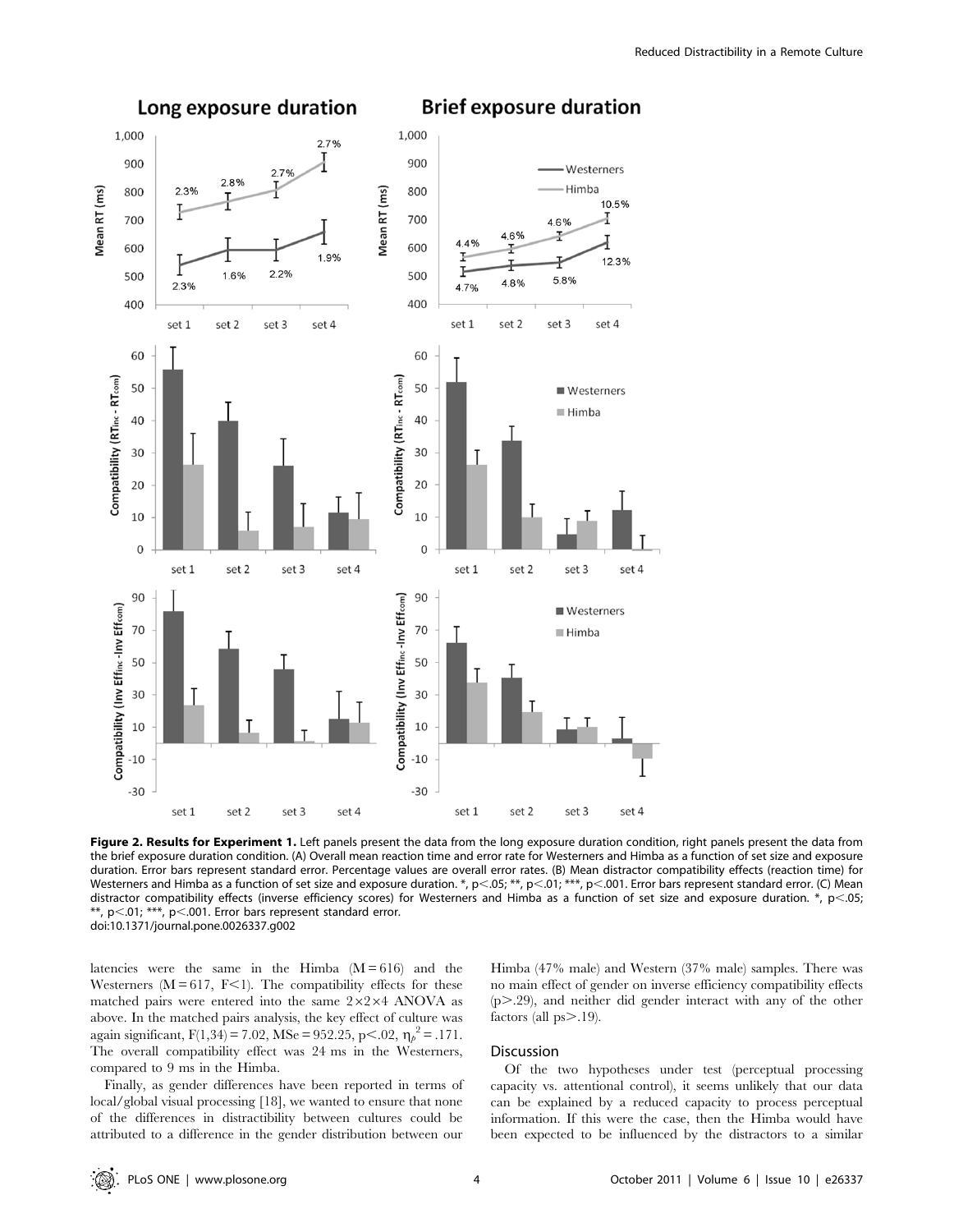Table 1. Compatibility effects in accuracy rates (percent) as a function of set size, exposure duration, and culture; values in brackets represent standard error.

|                                   |                          | <b>Set Size</b> |          |           |            |
|-----------------------------------|--------------------------|-----------------|----------|-----------|------------|
|                                   |                          | Set 1           | Set 2    | Set 3     | Set 4      |
| Long Exposure<br>Duration         | Westerners<br>$(n = 13)$ | 3.5(1.6)        | 2.4(1.3) | 2.6(1.1)  | .5(4)      |
|                                   | Himba<br>$(n = 23)$      | $-.4(4)$        | .1(6)    | $-.6(.6)$ | .3(6)      |
| <b>Brief Exposure</b><br>Duration | Westerners<br>$(n = 22)$ | 1.4(1.1)        | .9(0.8)  | .8(7)     | $-.8(1.1)$ |
|                                   | Himba<br>$(n = 32)$      | 2.0(9)          | 1.3(6)   | .1(5)     | $-.1(9)$   |

doi:10.1371/journal.pone.0026337.t001

extent as Westerners when perceptual load was negligible (set 1), but not as set size increased and their perceptual capacity was exceeded. Instead, the cultural difference in distractibility was independent of perceptual load, and the Himba were already considerably less distractible than Westerners at the lowest level of load (see Figure 2B and 2C). The finding that the Himba are less distractible, regardless of the perceptual load of the displays, suggests that this reduced distractibility results from a superior ability to allocate attention to the task in hand.

An obvious concern is whether the reduced interference effects in the Himba can be explained by differences between Westerners and Himba in their familiarity with the stimuli. The extant literature would suggest they cannot. Considering familiarity with respect to effects of practice within an experimental session, it has been found that distractor effects become smaller with increasing practice across ten blocks of trials [19]. Moreover, when the identity of the distractors was changed halfway through the experiment, the new items again produced strong interference effects, showing that stimulus novelty is associated with greater, rather than reduced distractibility. Considering familiarity with respect to task expertise, under low perceptual load, experts were as distractible [20,21] or even less distractible [22], than nonexperts. There is some evidence that distractor effects can increase with expertise, but this is exclusively under high perceptual load [20,21] (see [23] for evidence that expertise can also be associated with reduced distractibility under high perceptual load). In sum, the evidence on expertise and attention does not point to a clear association between these factors. Nonetheless, we wanted to establish in a further study that the Himba would also be less distractible in a task in which familiarity and task experience are less likely to have an effect; such a task is attentional capture by motion singletons.

Attentional capture refers to the disruption of visual search by the presence of a salient individual item (singleton) in the search array, suggesting that attention is captured by the singleton and shifted towards its position (see [24] for a recent review of the attentional capture literature). Capture of attention by distractor singletons, and especially capture by sudden onset and motion, is widely regarded as something that is particularly difficult to guard against, as it is in part exogenously driven, and less influenced by top-down control than for example the flanker effects we used in Experiment 1 [24–27]. There is some debate as to whether motion is as effective in capturing attention as are sudden onsets. Importantly, a moving singleton distractor that remains in the same overall position (e.g., the singleton rotates around its center)

does not always capture attention [28,29]. In contrast, when the motion involves a movement of the singleton to a new location, capture tends to be robust [30]. In Experiment 2, we therefore manipulated motion by changing the location of the singleton distractor. In the Western data, such motion singletons indeed produced robust attentional capture. Given its exogenous nature, capture by onset or motion should be less sensitive to stimulus familiarity and task experience. In Experiment 2, in order to further minimise group differences in familiarity with the stimuli, we also included a stimulus category with which the Himba are arguably more familiar than the Westerners, namely pictures of cows.

There is another, related, reason why we wanted to add a comparison of Western and Himba motion capture effects. The key conclusion from Experiment 1 was that the Himba were less distracted than the Westerners, even under the lowest level of perceptual load. We thus assume that the subjective level of perceptual load was the same in the two groups, whereas it may be that the perceptual processing demands of the same displays were greater for the Himba, for whom the displays were unfamiliar. Although there is evidence that attentional capture by colour can be reduced when the perceptual load of the display is high [31], no such evidence exists for motion capture. In Experiment 2, we therefore assumed that a reduction in the motion capture effect in the Himba compared to the Westerners could not be attributed to differences in their subjective levels of perceptual load of the displays.

# Experiment 2

#### Methods

Participants. Experiment 2 included 28 Himba participants (11 men and 17 women; mean estimated age: 25 years, 5 months; range: 16–42 years) and 25 native English speakers (10 men and 15 women; mean age: 24 years, 4 months; range: 18–40 years), none of whom had participated in Experiment 1. None of the Himba participants had made more than three visits to the nearest regional town, Opuwo. All participants were rewarded as in Experiment 1. No cases of abnormal vision were reported.

**Stimuli.** See Figure 3 for example stimuli. Each stimulus display consisted of four images, arranged in a rectangle subtending  $10.2^{\circ}$  horizontally and  $8.6^{\circ}$  vertically, and presented centred on a white background. Images were squares, circles and crosses (each subtending  $3.9^{\circ}$  square) in the shape condition and photographs of a cow or pair of cows (each subtending  $3.9^{\circ}$  square) in the cow condition. In the shape condition, the display consisted of a square or a circle (the target) presented among three crosses (the non-targets). In the cow condition, the display consisted of one cow pointing left or right (the target) and three pairs of cows facing forward (the non-targets).

**Procedure.** In the shape condition, participants searched for a target shape, and were instructed to use their left or right hand to make a speeded key press to indicate if it was a square or a circle, by pressing the left button for a square and the right button for a circle on a two-button response box. In the cow condition, participants searched for the target cow, and pressed the left button if it was facing leftwards and the right button if it was facing rightwards. A central fixation cross was displayed throughout the experiment. 500 ms after the beginning of each trial, the stimulus display was presented for 200 ms. On half of the trials in both the shape and the cow condition, 50 ms after stimulus onset, one of the non-targets (the singleton) shifted  $3.2^{\circ}$  further to the left (for non-targets on the left of the array) or to the right (for non-targets on the right of the array) staying in the new position for 100 ms,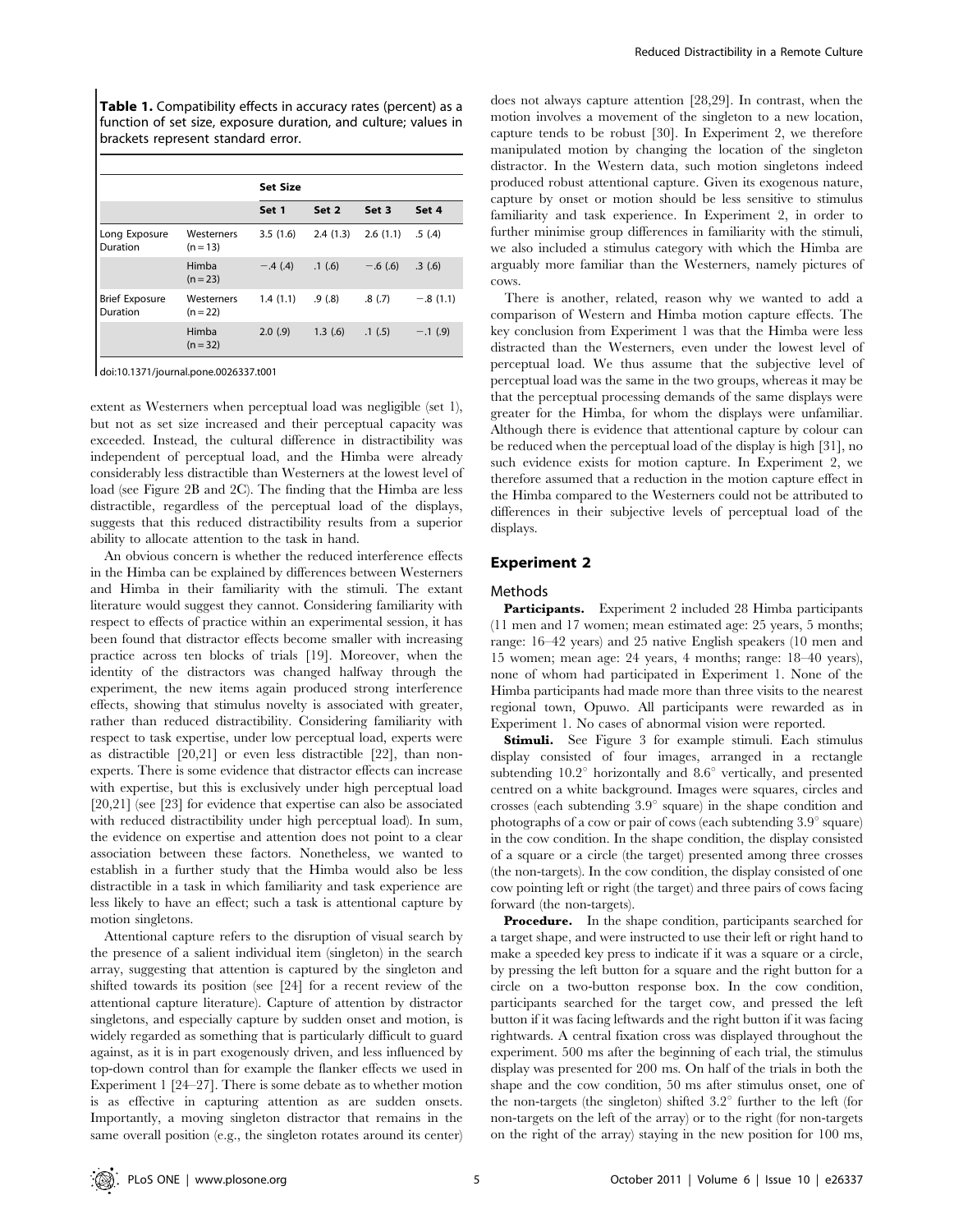

Figure 3. Examples of the shape and cow stimulus displays. In each display, the unique item was the target (square in the shape example, left pointing cow in the cow example). On half the trials, one of the remaining items (the singleton) moved back and forth. Images not to scale. doi:10.1371/journal.pone.0026337.g003

after which it shifted back to its original position for another 50 ms. Thus, a singleton was created by the outward and inward movement. On the other half of trials, the singleton-absent trials, the target and non-targets were presented together for 200 ms without any changes in their locations.

A new trial started after a response was recorded or after 5000 ms had elapsed. For each of the four target positions in the shape condition, all combinations of target shape (square or circle) and singleton position (three positions) were used to create 24 unique shape trials. Similarly for each of the four target positions in the cow condition, all combinations of target orientation (left or right) and singleton position (three positions) were used to create 24 unique cow trials. These were randomly presented twice (each experimental condition thus consisted of 48 trials). Shape and cow conditions were presented in separate blocks and were performed in counterbalanced order across participants. Before each condition, participants first completed a practice block. The practice block terminated after participants completed six consecutive practice trials with no more than one mistake.

#### Results

Figure 4 presents the mean correct reaction time and error rates for Himba and Western participants as a function of singleton presence and singleton type. In the error rates in Experiment 2, there was only a main effect of culture, and no other significant effects. There was therefore no risk of any speed-accuracy trade-off in the data, and we therefore analysed the reaction times and error rates in the conventional way. Reaction times were entered in a  $2\times2\times2$  mixed ANOVA, with culture (Western, Himba) as a between-subjects factor, and singleton presence (present, absent) and stimulus category (shape, cow) as within-subjects factors. There was a main effect of culture,  $F(1,51) = 4.64$ ,  $\text{MSe} = 75063.63$ , p<.05,  $\eta_p^2 = .083$ : reaction times were faster in Westerners (M = 526 ms) compared to the Himba  $(M = 607 \text{ ms})$ . The main effect of singleton presence was also significant,  $F(1,51) = 11.92$ ,  $MSe = 1541.79$ ,  $p < .01$ ,  $\eta_p^2 = .189$ ). Reaction times were slower in singleton present  $(M = 576 \text{ ms})$ compared to singleton absent conditions  $(M = 557 \text{ ms})$ . The main effect of stimulus category was also significant,  $F(1,51) = 14.83$ , MSe = 17177.99, p<.001,  $\eta_p^2$  = .225). Reaction times were slower in cow ( $M = 601$  ms) compared to shape conditions ( $M = 532$  ms). Importantly, the only significant interaction was between culture and singleton presence,  $F(1,51) = 5.07$ ,  $MSe = 1541.79$ ,  $p<.05$ ,  $\eta_p^2$  = .090: the singleton capture effect was substantially greater in the Westerners ( $M = 31$  ms) than the Himba ( $M = 7$  ms). In fact, whereas the motion singleton reliably captured attention in

Westerners in both the shape condition  $(t(24) = 2.64$ , SEM = 12.32,  $p<.025$ , two-tailed) and the cow condition  $(t(24) = 2.82, \text{ SEM} = 10.30, p<.01, \text{ two-tailed}), \text{ the singleton}$ capture effect was not different from zero in the Himba in either the shape condition  $(t(27) = .65, p > .5)$  or the cow condition  $(t(27) = .49, p > .6)$ . No other interactions were significant (all  $Fs<1$ ).

Mean error rates were analysed in a similar  $2\times2\times2$  ANOVA. Overall error rates were low (5%), and the only significant effect was a main effect of culture,  $F(1,51) = 15.39$ ,  $MSe = 90.68$ , p<.001,  $\eta_p^2 = .232$ . Error rates were higher in the Himba  $(M = 7.58\%)$  than in Westerners  $(M = 2.44\%)$ . The main effect of stimulus category was marginally significant,  $F(1,51) = 3.92$ , MSe = 50.12, p = .053,  $\eta_p^2 = .071$ , with more errors in the cow condition  $(M = 5.97)$  than in the shape condition  $(M = 4.05)$ . Neither shapes nor cows produced significant motion capture in the error rates in either Westerners or Himba (all  $ps > .4$ ).

As in Experiment 1, the Himba responded significantly slower than the Westerners in Experiment 2. In order to ensure that the difference in attentional capture between Himba and Westerners was independent of the effect of overall latency, we again performed an analysis on the latencies from the faster Himba and slower Westerners. We again performed a matched-pairs analysis, selecting 17 pairs of participants, one from each group, with near identical reaction times. In this analysis, overall latencies were the same in the Himba  $(M = 574)$  and the Westerners  $(M = 577, F<1)$ , yet the key interaction between culture and singleton capture was again significant,  $F(1,32) = 4.71$ ,  $\text{MSe} = 1953.55$ , p<.05,  $\eta_p^2 = .128$ . The overall capture effect was 30 ms in the Westerners, compared to  $-3$  ms in the Himba.

#### **Discussion**

The results of Experiment 2 are straightforward. Motion singletons produced reliably more attentional capture in the Westerners compared to the Himba, to the extent that capture effects in the Himba were no different from zero. For a motion singleton to fail to produce any capture is a strong finding. Previous work suggests that motion capture effects are especially robust compared to capture by colour or shape singletons and that they may reflect exogenous capture of attention [26,27,30]. For our purposes, the finding clearly suggests that differences in familiarity are unlikely to explain the reduction in distractibility we observe in the Himba. The finding also suggests that the cultural difference in distractibility observed in Experiment 1 is unlikely to be due to a difference in the subjective level of perceptual load. Finally, the total absence of a three-way interaction  $(F = .008)$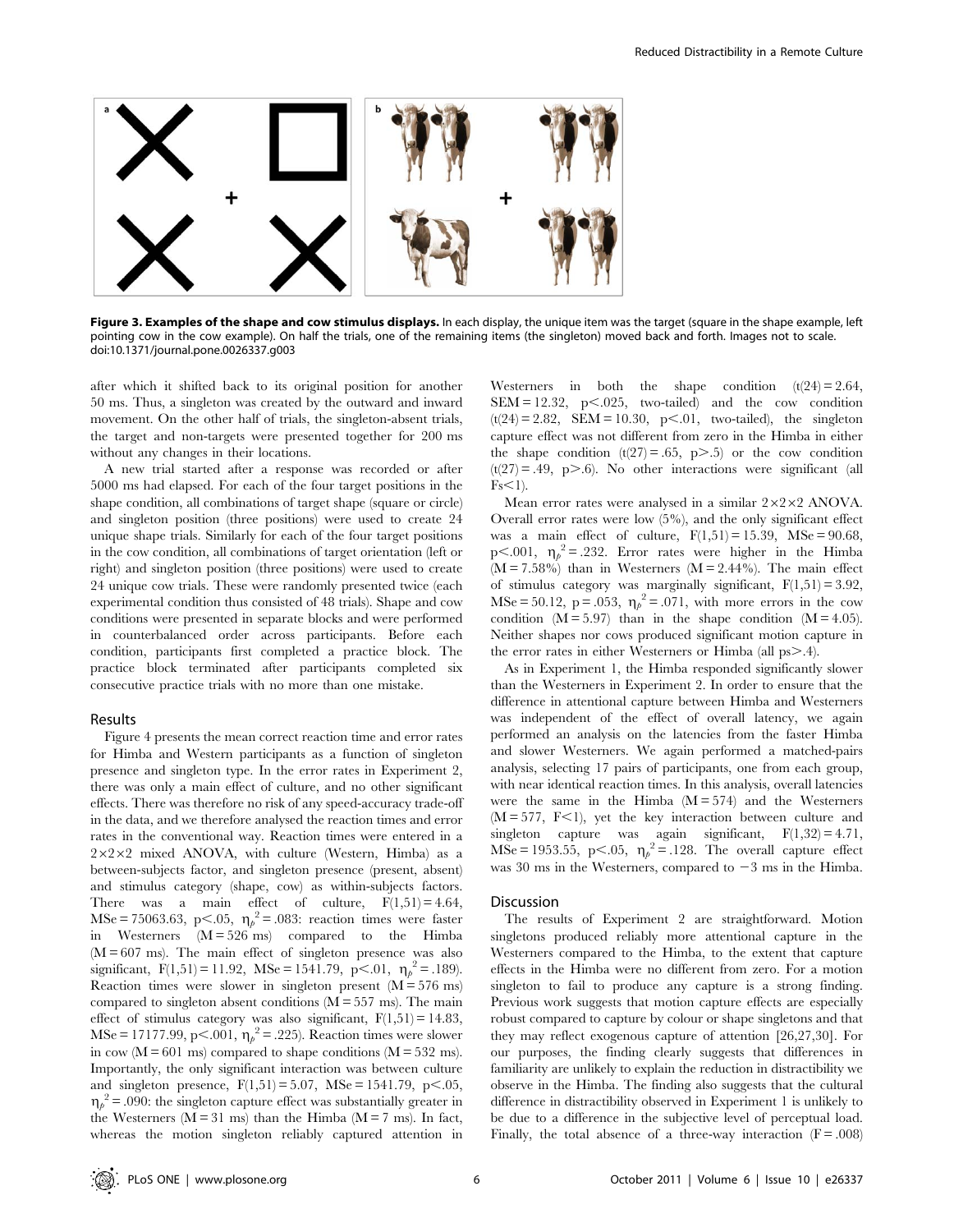

Figure 4. Results for Experiment 2. Reaction times (left panel) and error rates (right panel) are presented for Westerners and Himba as a function of singleton type and presence. Error bars represent standard error. doi:10.1371/journal.pone.0026337.g004

suggests again that stimulus familiarity has little influence on these effects: Himba showed greatly reduced attentional capture effects compared to Westerners with both shapes (presumably more familiar to Westerners) and cows (presumably more familiar to the Himba).

#### **Discussion**

The Himba ability to identify a target was significantly less affected by distracting visual information compared to Westerners. Finding a population with better attentional selectivity than healthy Western controls is especially remarkable given that the ability to stay focused on a task by limiting the adverse effects of interference is key to many activities in Western culture, including cognitive tasks such as reading and problem solving, and visuomotor tasks such as driving. Many of these tasks are either unknown to the Himba or not relevant to their daily lives, suggesting that cultural differences in the relevance of, or experience with, such tasks cannot form the basis for their superior attentional selectivity.

Our findings cannot be explained in terms of methodological issues regarding cultural differences in either response latencies or comprehension of task instructions. In both experiments, the difference in distractibility between the Himba and Westerners was observed both with and without a cultural difference in overall latency; this clearly suggests that slower Himba performance could not explain our findings. Indeed, the fact that the reduction in distractibility in the Himba was also observed in the context of their slower overall performance is a strong finding, as it makes it impossible to explain these findings in terms of scaling: the longer latencies in the Himba compared to the Westerners were associated with smaller, rather than larger, compatibility effects. In other words, general task performance in terms of speed of responding was better in Westerners compared to the Himba, but the Himba outperformed the Westerners on one specific aspect of the task, namely the ability to prevent processing of distracting information. One also cannot look to a misunderstanding of the task to explain the data. In Experiment 1, the overall pattern of the compatibility and perceptual load effects was very similar between cultures, with both groups showing poorer performance on incompatible versus compatible trials, and as a function of increasing set size. Similarly in Experiment 2, the direction of capture effects was similar across cultures. The Himba performance was simply less affected by both the distractor arrows and the motion singletons.

It is not our major concern to offer a causal explanation for the local bias/non-distractibility of the Himba but we do make some observations. First, we emphasise that we do not wish to align the Himba to groups within Western culture who also show an enhanced local bias such as patients with Autistic Spectrum Disorder [32], Western males [18] (but see [33] for evidence of no gender difference in local bias), and young children [34]. Although these groups are like the Himba in having a tendency towards local processing, only the Himba express a greater facility for attentional selectivity (e.g. [35,36]). With the Himba we have a rare demonstration of a specific population showing reduced distractibility compared to Western control participants, that is in the opposite direction to the finding for groups such as children [1], children with Attention Deficit Hyperactivity Disorder [2], the elderly [3,4], and schizophrenic patients [5] who have greater distractibility than Western controls.

Our second observation is that our findings do not support widely held views concerning the basis of cultural differences in local/global processing. The Himba local bias is opposite to findings in Japanese observers, who show a global perceptual bias relative to Westerners [37,38]. The difference in local/global processing between Japanese and Western participants is often interpreted in terms of differences in social organization [37], such that the greater global bias in Japanese observers relative to Westerners reflects the more local processing associated with Western individualistic society, and more global processing with Japanese collectivist society. However, there is no evidence that the Himba society is more individualistic than Western society, so the social organization account fails to explain the Himba local bias [39].

Our third observation is that our data are compatible with the visual-clutter account of local/global bias [38], which explains a local bias as an adaptation to low-clutter environments. The Himba visual environment consists mostly of open rural landscape, and is much less cluttered than the urban London environment in